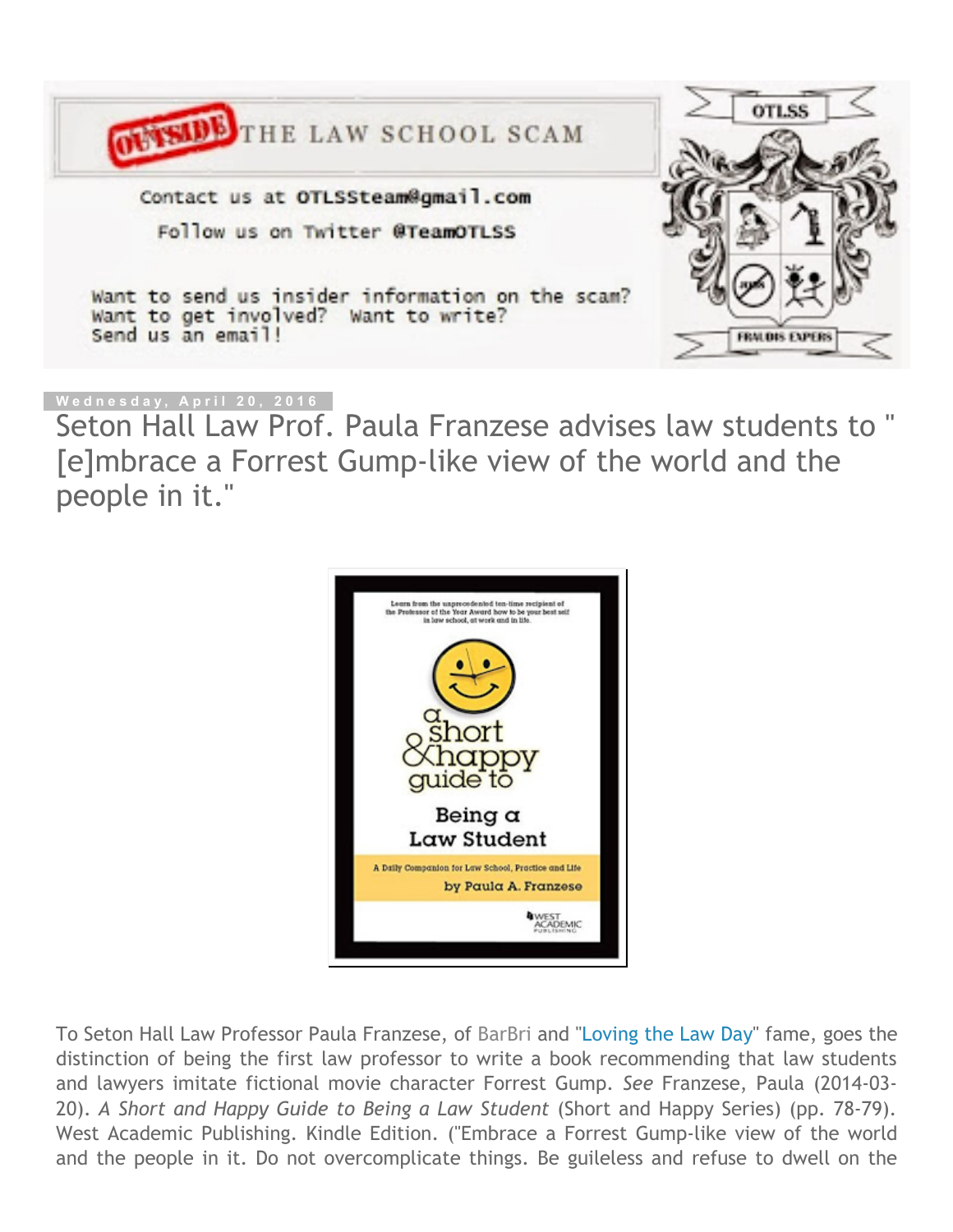negative. Stay positive as you focus on the good. When the cynics say, "*Well, that's just stupid,"* smile and reply, *"Stupid is as stupid does*"").

Forrest Gump, for those who have not seen the hit movie, is a fictional mentally‐deficient platitude‐spouting innocent, a person who would be an unwitting menace to self and everybody around him but for a lifelong streak of improbable good fortune somehow generated by his simple and trusting good nature.

In Franzese's view, the Gumpish lemmings who fill today's non-elite law schools are similarly destined to be "instruments for greatness." They need only be reminded, via strategically‐ placed notes bearing words of inspiration, of the existence of their protective lucky star. *See Short & Happy* at pp. 84 ("Surround yourself with messages of hope to remind you of the mightiness of your mission and the multi‐dimensional magnitude of your abilities. There is a star you are under, and you are precisely where you are meant to be. Keep words of inspiration in places where you can see them regularly").

Franzese's book purports to have structure. It is divided into 8 sections, which are in turn divided into 63 chapters (each bearing a smiley‐face‐with‐clock‐hands illustration, identical to the one on the cover), which in turn are sectioned into multiple half‐page to two‐page‐long subchapters, each of which provide some tidbit of advice or inspiration. In fact, the identical smileys are a truer guide to the book's organization and content than the section or chapter titles. The entire book consists of bromides and banalities and anecdotes drawn from motivational literature and Franzese's own life of pampered ease, which are presented over and over and over again, in only slightly reworded form.

For instance, Part 1 is entitled "You are Going to Be a Lawyer. Be Excited and Feel Proud." Chapter 1 is entitled "Dreams Brought You here. You are Now Making Them Come True." The subchapter headings of Chapter 1 include the following: "The world is yours."; "Your degree will equip you to use the rule of law to advance the cause of progress."; "You will teach others that kindness comes from strength."; "The most significant lawyers and law students value the gentler virtues. They know that wisdom and compassion are indivisible."; "You will teach others that kindness comes from strength."; "As a lawyer, you are uniquely trained to ordain positive outcomes and alter the course of history for the better."; "The law is a noble profession."; "A good lawyer defies the push of the crowds and takes a stand for decency." and "You will lead with both your mind and your heart."

Somewhat similarly, Chapter 3 is entitled "The Majesty of the Law and Your Place in It: Ten Reasons to Be Really Happy About Becoming a Lawyer." The subchapter headings present the ten reasons. Among them are "REASON ONE: Law school will teach you a method of analysis and hone your powers of discernment so that you can and will become a ninja for the good."; "REASON TWO: The law is a magnificent career path. It will allow you to do well and, most essentially, to find meaning in the work you do."; "REASON SEVEN: You will help the clients and constituencies that you serve be governed by what inspires them, rather than what makes them small."; "REASON NINE: You will resolve to love the law and to treat it as if you love it. You will promise yourself that you will persist in loving it, no matter the disappointments and occasional disenchantments."; and "REASON TEN: You will change your life by speaking only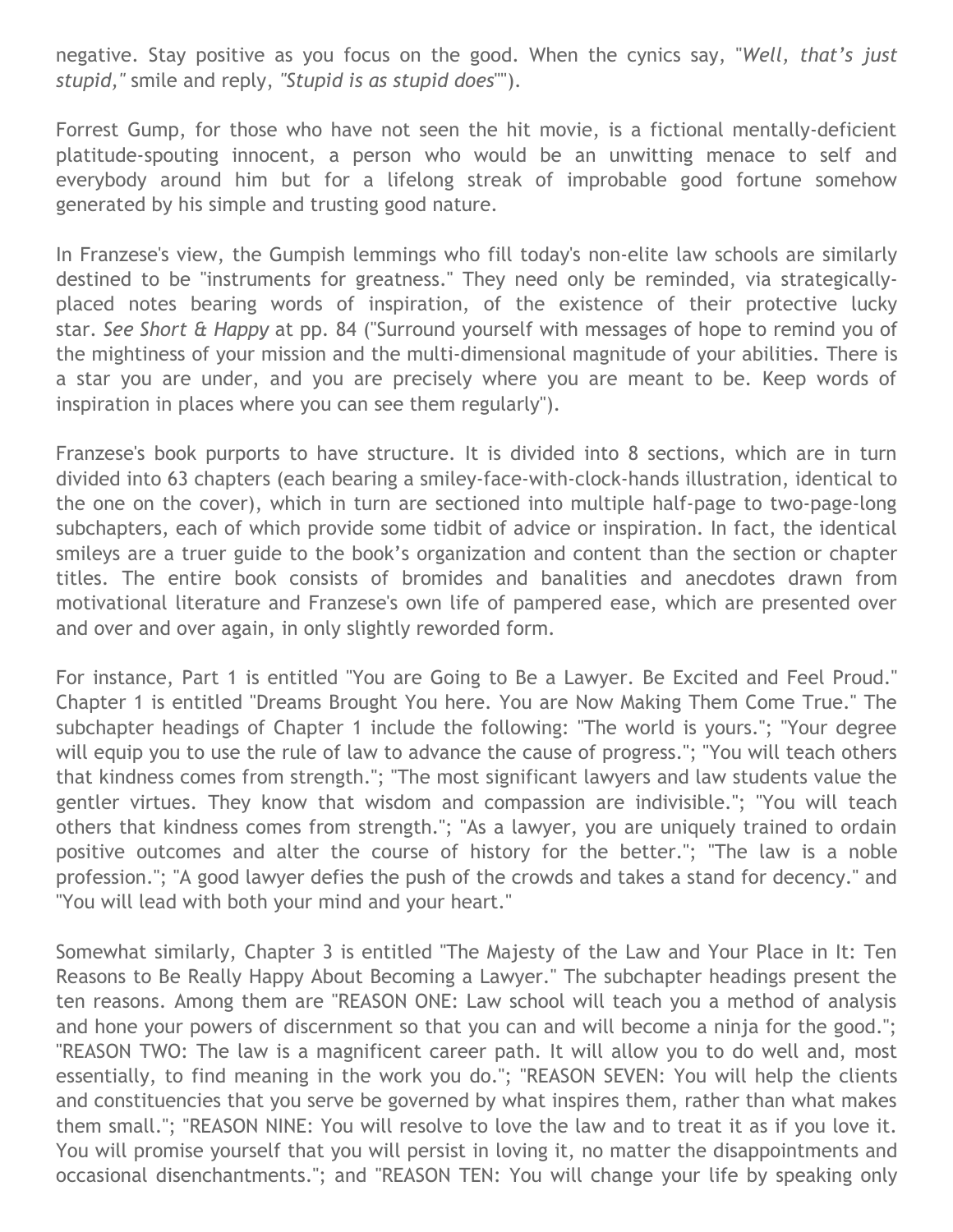good things about it and others."

Isn't this stuff already beginning to sound tedious, repetitious, and even dehumanizing‐‐ reminiscent perhaps of a vain and untrustworthy boss who expects enthusiastic appreciation plus sky‐high morale from his staff of exploited drones? Well settle in, reader (or shall I say, "ninja for the good"), because as noted the book goes on like this for 63 chapters, the only consolation being that the chapters seem to get shorter in length as the book progresses. To me, the movie analogy suggested by Franzese's book is not "Forrest Gump," but rather, "The Blob." Reading this book is like being engulfed and smothered by a relentlessly expanding mass of sweetly‐scented toxicity.

The most insidious thing about this book is not the recycling of cheery platitudes and cutesy phrases. Rather, it is Franzese's repeated injunctions to be "be grateful," "be thankful" and "be glad" and to "refuse to heed the cynical and the jaded," even if you have to "fake it until you make it" because "gratitude is the way to joy."

All this gratitude and thankfulness, along with the pre‐making fakery, has a deeply practical purpose in Franzese-world, where rhetoric and attitude alchemize into material success. Consider the following quotes:

\* "Your experiences in law school, at work, in love and in life will match your level of rhetoric about your experiences in law school, in love and in life. The world rises (or falls) to meet your level of expectation. Every day, state emphatically that you love the law, law school, your job and the people in your life. Fake it until you make it. Sure enough and soon enough, reasons to be right about your declaration will start showing up." *Id.* at pp. 161

\* "[E]ven if you have to fake it for now, you should begin to enthusiastically declare your passion and admiration for everything about the legal education that you are (or are about to) receive and the job that you have (or will have). . . In school and at work, relentlessly say thank you to everyone who is a part of your path." *Id.* at pp. 79

\* "You are learning to harness the power of your mind to think about and talk about everything that is good, honorable and right with the world and your place in it. As a lawyer, you will have the stature to teach others to do the same. Your life will move in the direction of your predominant thoughts." *Id.* at pp. 18

\* "The faultfinders seem so prevalent because they are so noisy. Move away from that cacophony of grievance and lead the team of cheerleaders for the good." *Id.* at pp. 149

Franzese is too gracious to spell out the implications of her positive thinking philosophy, but I think they are clear enough. Consider all the young persons whose lives have been severely damaged, if not ruined, by law school debt and legal market saturation. Their failure is not the fault of the aforesaid structural problems in legal education. Their failure cannot even be attributed to their own recklessness in enrolling in the first place. No, their failure must be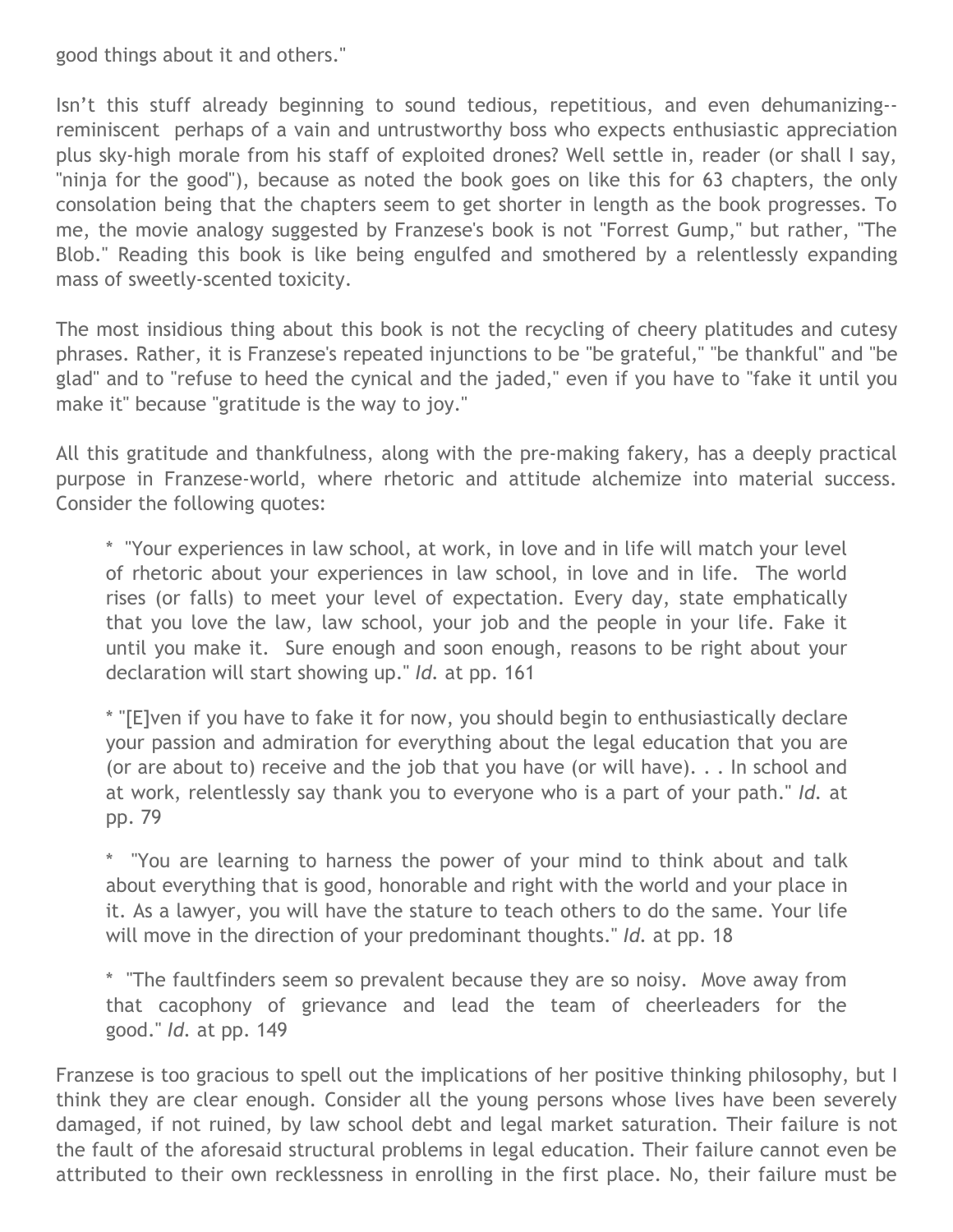due to their unwillingness to think happy and thankful thoughts.

Franzese's eloquence has the profound moral force of a sated glutton kindly advising a starving person to celebrate, in word and thought, the glutton's self‐satisfied joy at her recently-devoured feast. For the starving person's own good, mind you, because through a "persistent attitude of great gratitude," his or her life will inevitably move in the direction of a delicious meal.

Chapter 61 of *A Short and Happy Guide to Being a Law Student* is entitled "The Pony" and is a recitation of the old story or joke about the kid who plays delightedly in horse manure in the belief that with all that manure around there must be a pony in the vicinity. (Does Franzese think this chestnut is unfamiliar to anybody?) I first heard this joke when I was about six years old, and even then had a sarcastic laugh at the delusional logic of the shit‐covered optimist. But Franzese admires the child's "great sincerity and strength of purpose" and wants you too to believe that the ponies of joy are sure to arrive, perhaps with the very next turn of the law school scammy‐go‐round. *See Id.* at pp. 270 ("Do you see the analogy to your present circumstances? Amidst the volumes that you must shovel and store and sanitize, there are ponies. I promise you that. There will be joys and privileges in your life's chosen work that will astound and delight you").

The number of law school applicants has [risen](http://www.lsac.org/lsacresources/data/three-year-volume) slightly this year, following five consecutive years of steep decline. So there may be a base level number of persons per year willing to disregard all caution and gamble six figures of nondischargeable borrowed money on the value of a JD degree. In other words, to spend a small fortune to buy a pile of manure because the manure peddler has provided earnestly‐expressed but non‐legally‐enforceable assurances that there will be ponies too. To those contemplating law school attendance this fall, I can only quote the wisdom of Forrest Gump and Prof. Paula Franzese: "*Stupid is as stupid does*."



# 27 comments:



# **[Nando](https://www.blogger.com/profile/06423524039657355134)** [April](http://outsidethelawschoolscam.blogspot.com/2016/04/seton-hall-law-prof-paula-franzese.html?showComment=1461155943928&m=1#c8180076768643111850) 20, 2016 at 6:39 AM

\$eTTon Haul certainly employs several pigs who want every law student to just shut up, take it up the ass, and smile. After all, the swine need to keep up the swindle.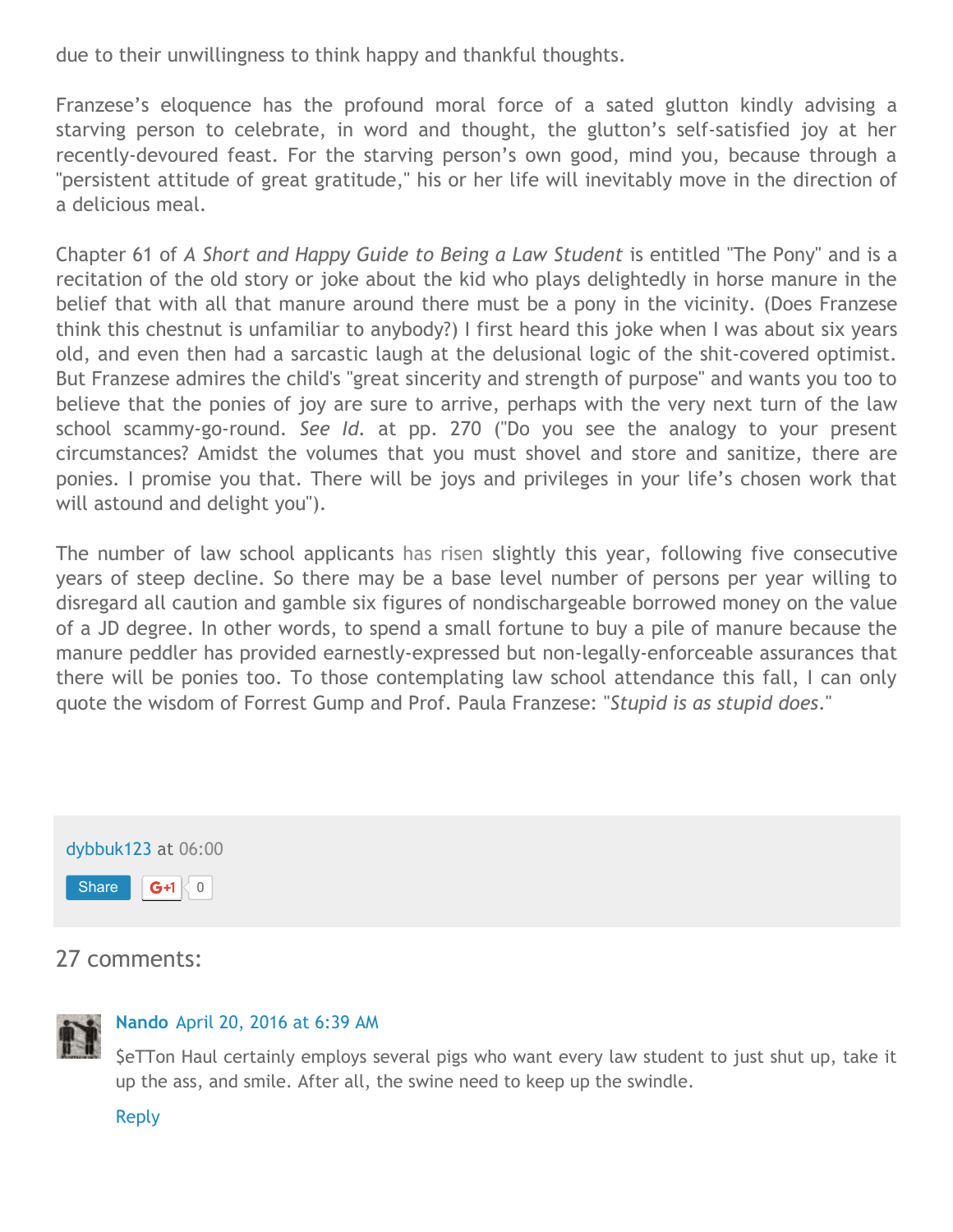#### e) **[dupednontraditional](https://www.blogger.com/profile/04170022654810216357)** April 20, [2016](http://outsidethelawschoolscam.blogspot.com/2016/04/seton-hall-law-prof-paula-franzese.html?showComment=1461158600180&m=1#c9200770069526806362) at 7:23 AM

Wow. This is some absolutely tone‐deaf, weapons‐grade‐level Boomerism, folks, aimed at those with the least level of life‐experience. It ignores all the reasonable caution of the data in the trenches in favor of super‐winner platitudes. I'm sure Franzese is taking her "gratitude" all the way to the bank.

Go ahead. Be a lawyer if you want to be. But do it with your eyes wide open to the debt and the difficult prospects. Not with visions of sugar‐plum fairies dancing in your head. As other lawyers have said, work at a firm for 6-12 months. Go shadow a prosecutor. See how it really is, and how the fight for "justice" is a turbulent road, if you can even get there.

"A Special One? What a bunch of hippy...dippy...baloney."

[Reply](javascript:;)

# **[Replies](javascript:;)**

#### le l **tricia [dennis](https://www.blogger.com/profile/01659995537790248686)** [April](http://outsidethelawschoolscam.blogspot.com/2016/04/seton-hall-law-prof-paula-franzese.html?showComment=1461187904189&m=1#c43042499376166513) 20, 2016 at 3:31 PM

These people have become parodies of themselves. I have practiced law now for thirty years‐‐‐thought I'd heard it all, yet these people continue to leave me gob smacked at their utter lack of self‐awareness.

# **Anonymous** April 20, [2016](http://outsidethelawschoolscam.blogspot.com/2016/04/seton-hall-law-prof-paula-franzese.html?showComment=1461201656682&m=1#c1572379341411452949) at 7:20 PM

Exactly; there is no way to parody this drivel. The subtitle of the book ought to be "Don't worry, be happy...so long as you keep sending that federally insured loan \$\$\$ my way."

# **Anonymous** April 20, [2016](http://outsidethelawschoolscam.blogspot.com/2016/04/seton-hall-law-prof-paula-franzese.html?showComment=1461203165386&m=1#c1678200696633802438) at 7:46 PM

Yeah it really is full of Boomerism.

It's kind of funny though. Boomers were the generation that invented Don't Trust Anybody Over 30. They're obviously all over 30 now, and these specific law school pigs while preaching this nonsense take as much as they can from their marks.

Personally I've reached the point of complete apathy. I don't care at all, about anything really. Life just is. I can't win, I can't reason with anybody, and it's obvious that everyone, although especially the Boomers, will always have a hand out to take from you and a forked tongue to attack you with at the same time. And the second you turn around, there's a knife to stab you in the back with as well.

It's better just to not bother. I'm glad you guys are still posting stuff up, and it's a little easier on the internet especially in a controlled area like this. But in person, and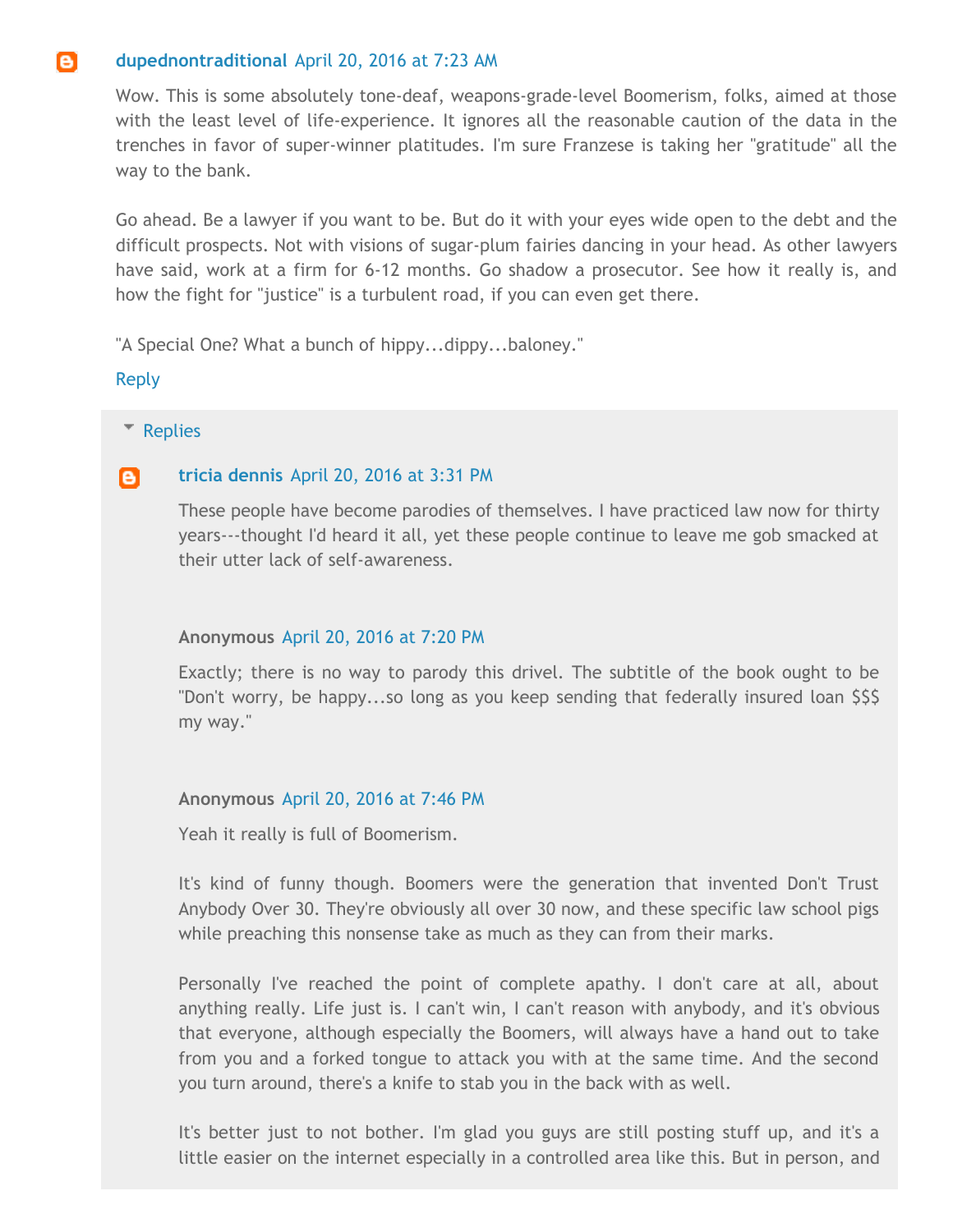in general internet areas? Why bother? Just not worth the effort anymore. Better to keep quiet and ghost through life at this point.

# **Anonymous** April 20, [2016](http://outsidethelawschoolscam.blogspot.com/2016/04/seton-hall-law-prof-paula-franzese.html?showComment=1461208395576&m=1#c6807258478256722091) at 9:13 PM

A lack of self‐awareness or awareness of the real world sadly isn't all that rare. Things need to change.

# **Anonymous** April 22, [2016](http://outsidethelawschoolscam.blogspot.com/2016/04/seton-hall-law-prof-paula-franzese.html?showComment=1461339163871&m=1#c5438690679250024521) at 9:32 AM

Utter crap.

Fake It 'Till You Make It??

Really???

That may work in fields where they don't thoroughly probe your colon 10 years out asking what your LSAT score was, let alone for transcripts, class rank, etc.

You can't "fake it till you make it" in law because the credentials and necessary pedigree are either there or they're not. It's completely binary and the opportunities presented flow from this without exception (I'm omitting having all‐important family wealth / connections here.. For 99% the above IS the absolute Rule..)

No amount of bullshit positive thinking will open doors in the legal field that weren't already open based on the above. Conversely, negative thinking won't do much damage, IMO. In fact, it just \*might\* help a Lemming or two, i.e. persuade someone that law just might not be a viable career choice OR push a practicing lawyer to move out of this shit "profession", if they can, and on to greener pastures.

She's hit the 30 year mark in academia feasting at the trough. This is the person dispensing advice to people about practicing law?

She's the goddamn Tony Robbins of the industry.

Affirmations, positive thinking, and pep talks mean SHIT without a solid well‐ researched Game Plan that has a high degree of success and then implementing that plan into action and then finally results.

The analogy to law would be: Mom is a Partner at a large firm. Dad is a CEO of a small \$50 million+ company. Mom and Dad decide to donate some cashola to some T14 school. They sent me to some elite recognized exclusive prep college. I have the grades. I'm being tutored for the LSATm etc.

That's a Game Plan for law vs. your average lemming who is so far behind the above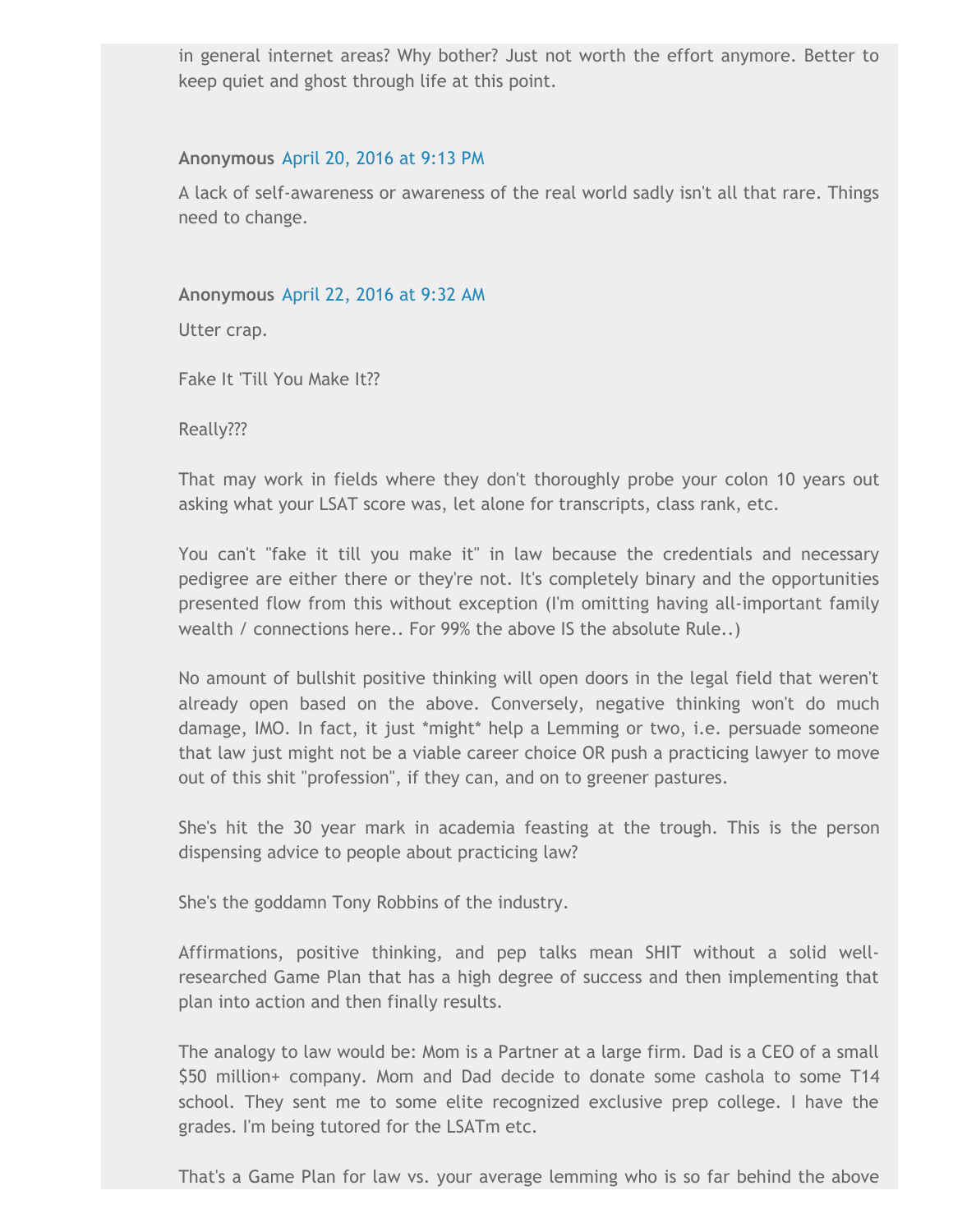example in the Power Curve it's not even funny..

The above hypothetical person, btw, will likely Reverse Robin‐Hood her classmates, etc. because this is how the Real 'Murica works: The 1% Top Take All. YOU get what's left ‐ the scraps. You're the one gambling with, maybe, a 2‐3% chance of success vs. the above person who, through her family wealth and contacts plus excessive constant grooming, will CRUSH you like a Bug..

"Exactly; there is no way to parody this drivel. The subtitle of the book ought to be "Don't worry, be happy...so long as you keep sending that federally insured loan \$\$\$ my way.""

Bingo.

This is pure Boomerism in all it's glory.

I had to sit through her drivel in Bar Review. That was bad enough.. Now this?!??

This makes my brain want to blow up..

**[Reply](javascript:;)**

# **X‐RWU** [April](http://outsidethelawschoolscam.blogspot.com/2016/04/seton-hall-law-prof-paula-franzese.html?showComment=1461160046461&m=1#c5745285622601809777) 20, 2016 at 7:47 AM

This could be considered an insult to Forrest Gump; even he was smarter than this. (Not just the movie version which showed him as a retarded man who just got lucky as he meandered through life, but even the original book version in which he was a mathematical savant.)

Anyway, nice to see another book review; I remember how much fun we had months ago when you fine folks here at OTLSS exposed and skewered that one professor's sorry excuse for a novel.

Hm, I wonder if this book will be mandatory reading for Seton Hall law students...?

# [Reply](javascript:;)

# **Anonymous** [April](http://outsidethelawschoolscam.blogspot.com/2016/04/seton-hall-law-prof-paula-franzese.html?showComment=1461163302720&m=1#c2641896915187139206) 20, 2016 at 8:41 AM

Shockingly irresponsible. If people actually read that book, it could ruin a lot of lives, and not only financially.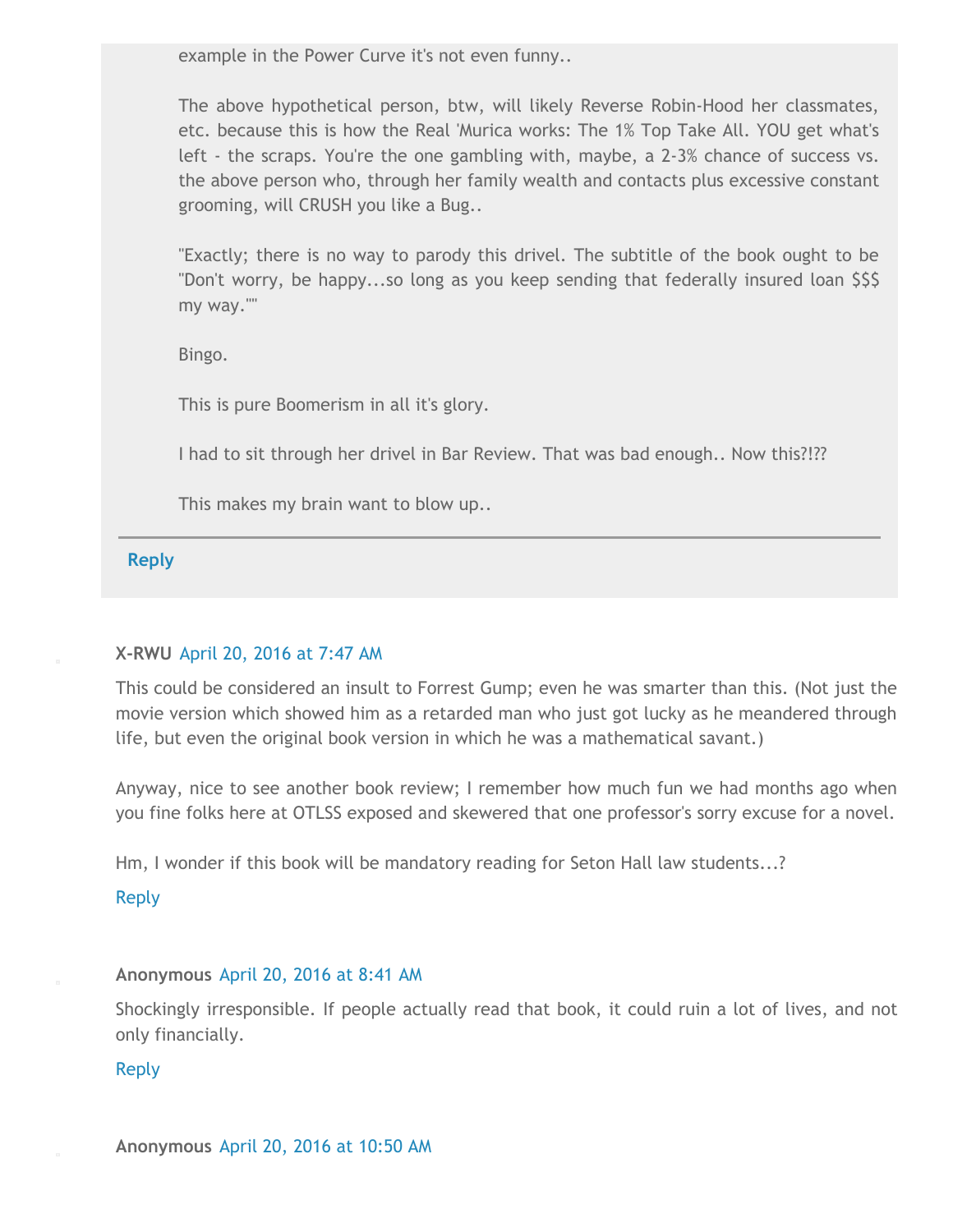"Life is like a box of chocolates; you never know what you're going to get."

Yup, the same can be said for law school. You never know what type of job you're going to get.

So why spend \$150K or more on a crappy box of chocolates?

[Reply](javascript:;)



### **Old Ruster from [JDJunkyard](https://www.blogger.com/profile/17599010650047438263)** [April](http://outsidethelawschoolscam.blogspot.com/2016/04/seton-hall-law-prof-paula-franzese.html?showComment=1461191194778&m=1#c7291178347065415816) 20, 2016 at 4:26 PM

At first glance, I thought this blog entry was about a book of jokes! Only after finding the thing on Amazon did I realize that such a book as titled "a short & happy guide to Being a Law Student" (capitalization in original) actually exists and, moreover, is published by the eminent legal publisher West for marketing to law students.

And then I was surprised to find there is a whole series of these books on various law school subjects! And each with a happy-face clock on the cover. Talk about dumbing-down law school subjects, maybe this is the new "study aid" for the less-than-150 crowd now pouring into the nation's law schools.

Maybe I'm too old to really want to find out . . .

By the way, this blog entry is a really great piece of writing by dybbuk123!

[Reply](javascript:;)

#### **Anonymous** [April](http://outsidethelawschoolscam.blogspot.com/2016/04/seton-hall-law-prof-paula-franzese.html?showComment=1461197144013&m=1#c4772018743339907752) 20, 2016 at 6:05 PM

It's like Mao's Little Red Book but for Law students.

[Reply](javascript:;)

#### **Captain Hruska Carswell, Continuance King** [April](http://outsidethelawschoolscam.blogspot.com/2016/04/seton-hall-law-prof-paula-franzese.html?showComment=1461198852027&m=1#c7591440437938122518) 20, 2016 at 6:34 PM

If you need a book like this to guide you through law school and the profession, you really shouldn't be here. To be an effective lawyer, you need a solid core of self, purpose, judgement and values. Why? Because being a lawyer is like selling crappy used cars (criminal clients) at the best possible prices to cynical, hardened customers (think Judge). You do not want to get sucked in to your clients or their game.

#### [Reply](javascript:;)

#### **Anonymous** [April](http://outsidethelawschoolscam.blogspot.com/2016/04/seton-hall-law-prof-paula-franzese.html?showComment=1461202159260&m=1#c5915705944168405807) 20, 2016 at 7:29 PM

I read this and knew it was authored by dybbuk before confirming. Dybbuk has established he has a genius IQ. Don't know where he went to law school but it should have been YHS.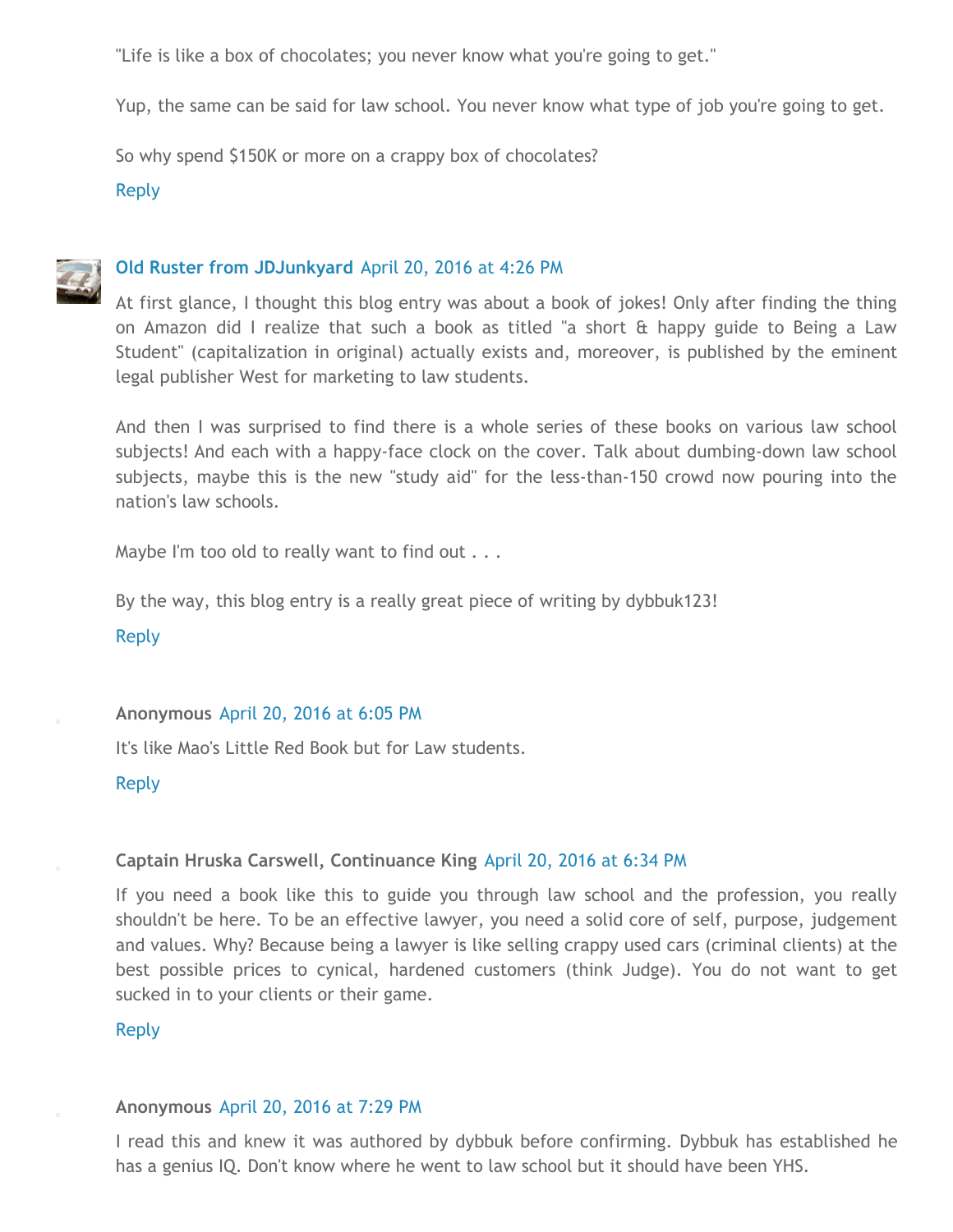### [Reply](javascript:;)

**Anonymous** [April](http://outsidethelawschoolscam.blogspot.com/2016/04/seton-hall-law-prof-paula-franzese.html?showComment=1461202267995&m=1#c2165107734707517431) 20, 2016 at 7:31 PM As for this book, could it be anymore patronizing?

### [Reply](javascript:;)

#### **[Replies](javascript:;)**

#### **Captain Hruska Carswell, Continuance King** [April](http://outsidethelawschoolscam.blogspot.com/2016/04/seton-hall-law-prof-paula-franzese.html?showComment=1461207663565&m=1#c2955093859049122828) 20, 2016 at 9:01 PM

It is patronizing to us Solos who chase after 3 bill retail thefts and don't know if we will have our next Obama Care payment next month. However, its inspirational to a twenty something. It will resonate with an attorney who has a secure salary, health care benefits and is a "master of the universe" shopping for a new Audi and a nice cycling vacation across Europe. These people don't live in our world.

#### e. **Old [Guy](https://www.blogger.com/profile/02399124824529778710)** April 21, 2016 at [10:53](http://outsidethelawschoolscam.blogspot.com/2016/04/seton-hall-law-prof-paula-franzese.html?showComment=1461300791032&m=1#c2113067681716970719) PM

Any twenty‐something who finds that garbage inspirational should be presumptively inadmissible to university. Franzese's shit is foul enough to make Pollyanna blanch.

#### **Captain Hruska Carswell, Continuance King** [April](http://outsidethelawschoolscam.blogspot.com/2016/04/seton-hall-law-prof-paula-franzese.html?showComment=1461337466300&m=1#c70348901152020103) 22, 2016 at 9:04 AM

When I was twenty-something, I had a subscription to Soviet Life. I was inspired to kick Ronald "Deficit" Reagan in the ass. Anyway, these "masters of the universe" need to believe they have found meaning in their work. The only reason that chasing after 3 bill retail thefts is meaningful to me, is because I find it fascinating and challenging to represent mopes. The worse, the better. I may not make my Obama Care payment, but it is a hoot. Folks who read this book are trying to purchase this "hoot."

**[Reply](javascript:;)**

#### **Anonymous** [April](http://outsidethelawschoolscam.blogspot.com/2016/04/seton-hall-law-prof-paula-franzese.html?showComment=1461208271331&m=1#c4267454102994409856) 20, 2016 at 9:11 PM

Oh come on! Yet another example of the huge disconnect between academia and the real world. There needs to be an imposed requirement that all professors and administrators spend some number of years as lawyers.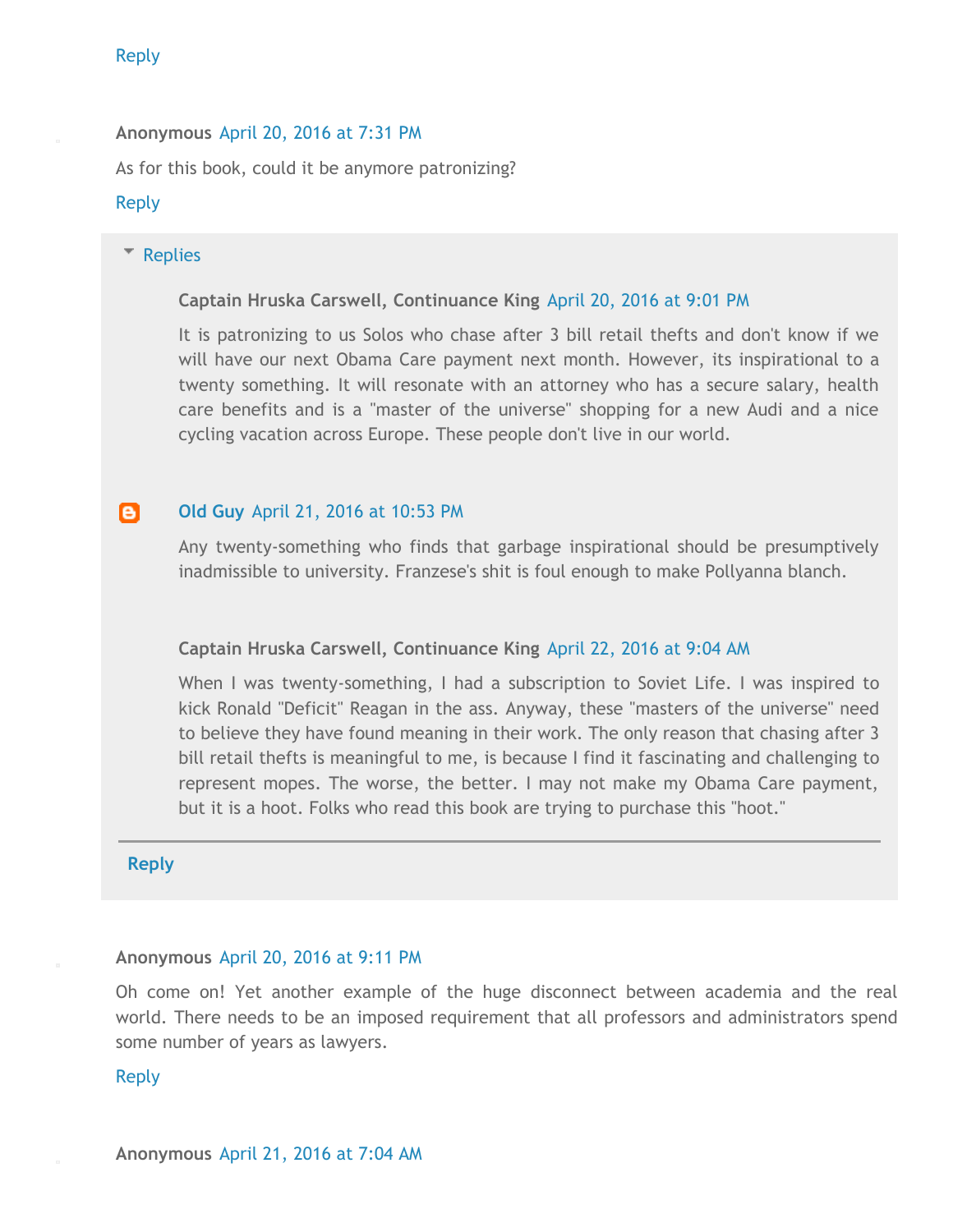West Academic should be ashamed.

[Reply](javascript:;)

#### e. **Old [Guy](https://www.blogger.com/profile/02399124824529778710)** April 21, [2016](http://outsidethelawschoolscam.blogspot.com/2016/04/seton-hall-law-prof-paula-franzese.html?showComment=1461293261695&m=1#c3757858942875954199) at 8:47 PM

Someone's scamming, Lord, kum‐ba‐ya...

#### [Reply](javascript:;)

#### **[Replies](javascript:;)**

#### **Anonymous** April 22, [2016](http://outsidethelawschoolscam.blogspot.com/2016/04/seton-hall-law-prof-paula-franzese.html?showComment=1461333065478&m=1#c6810370411934368780) at 7:51 AM

Someone who seeks this book to discover meaning and themselves, has not and never will. I once had a girlfriend who tried to search for meaning and purpose not from her life, but from art and paintings that OTHERS did. She never figured out it's what you do and how that shapes you.... She would find this book "inspirational." I broke up with her when she told me "let's make a baby." I thought, Holy Shit? With this chick? Is was my Seth Rogan moment.

**[Reply](javascript:;)**

#### **Old [Guy](https://www.blogger.com/profile/02399124824529778710)** April 21, [2016](http://outsidethelawschoolscam.blogspot.com/2016/04/seton-hall-law-prof-paula-franzese.html?showComment=1461294218527&m=1#c4610433689287177315) at 9:03 PM e.

Fifty times as asinine as *Jonathan Livingston Seagull*. Which in turn is ten times as asinine as *The Little Engine that Could*.

Just one quick comment on the substance—such as it is—of this steaming pile of horse shit:

"The world rises (or falls) to meet your level of expectation", quoth scamster Paula "Zig Ziglar" Franzese. In other words, if you get a bad outcome, you have only yourself to blame. Certainly don't blame the law‐school scam.

Far better advice from one of my favorite professors in law school: "The key to law school is to lower your expectations".

#### [Reply](javascript:;)

#### ▼ [Replies](javascript:;)

**Captain Hruska Carswell, Continuance King** [April](http://outsidethelawschoolscam.blogspot.com/2016/04/seton-hall-law-prof-paula-franzese.html?showComment=1461332099663&m=1#c5645261619011315833) 22, 2016 at 7:34 AM

The Little Engine was marketed to children with a nice moral tale. The touchy feely Law Happiness book is a sales pitch to attorneys and students who can't find meaning in what they do. This professor cynically knows that they don't belong in the Law, so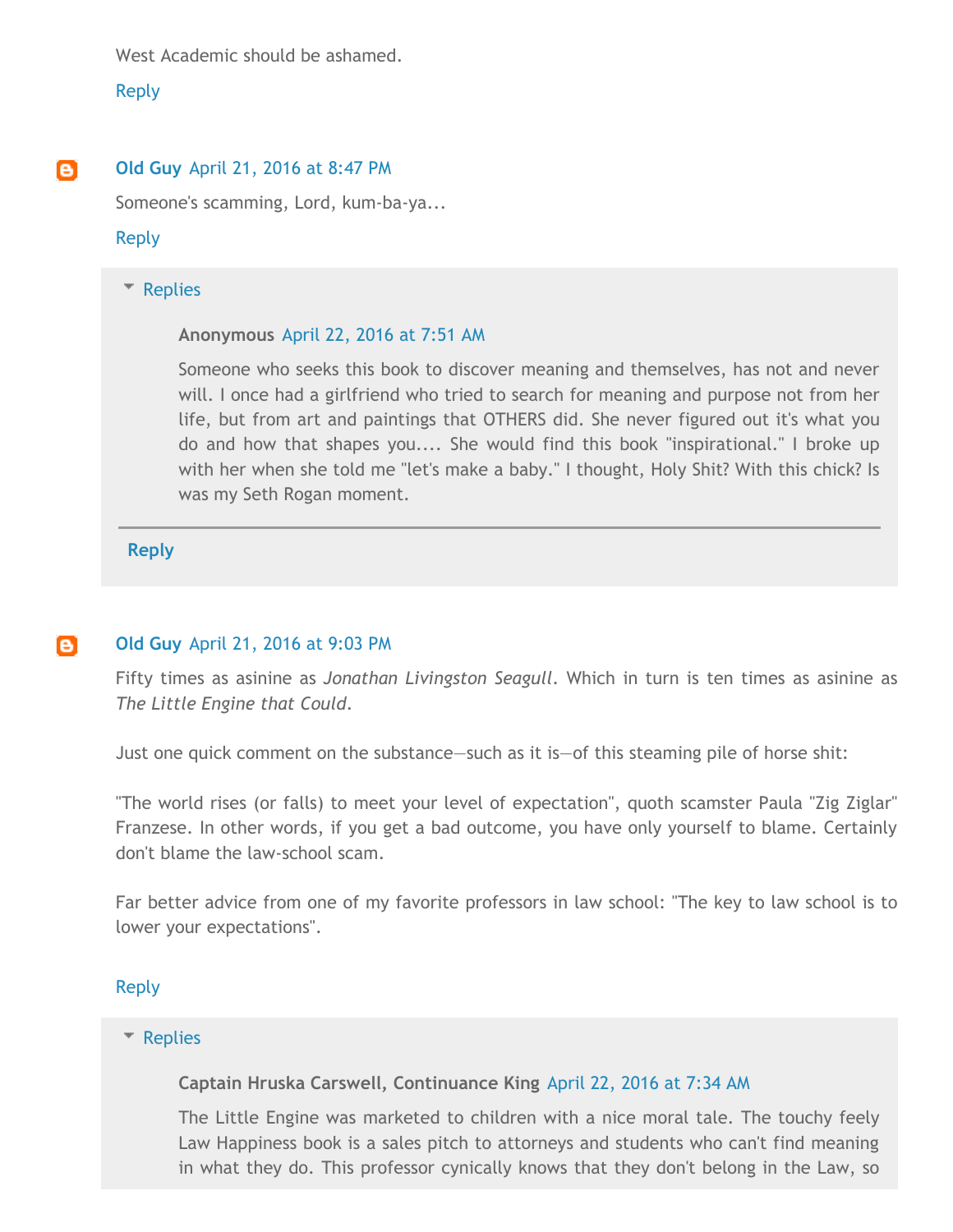# **[Reply](javascript:;)**

### **Anonymous** [April](http://outsidethelawschoolscam.blogspot.com/2016/04/seton-hall-law-prof-paula-franzese.html?showComment=1461328503710&m=1#c41671506424584433) 22, 2016 at 6:35 AM

I can't fathom why happiness is discussed in this book.

The vast majority of people looking at law school see it as a path to some sort of a way to make a living. Earning a living is rooted in being of use to others. But developments occurring over the past 25 years, including irresponsible overproduction of lawyers, advancing technology, and the 2008 economic downturn, have led to a desperately bleak situation where thousands of excess lawyers cage fight for work in a stagnant market. To top it off, the glut has led to further restrictions like tort reform and jury hostility to claimants.

We simply don't need any more lawyers now. Now and for the foreseeable future, there's no point in becoming a lawyer. Today, people don't seek out lawyers.... lawyers impose themselves on people and drum up claims. Watch TV. People who actually need lawyers have a host of desperately competing solos and microfirms from which to choose. Why wade into this troubled situation? You won't make anyone happy. You won't be fulfilling any needs that can't already be met, and then some. "Taking a stand for decency" is hard when you're trying to undercut another solo for a two‐bill DUI.

Understanding you're neither needed nor wanted in law and then redirecting your efforts is surely the foundation for personal happiness and self worth. These feelings are promoted by working for people who genuinely want and need your help and can compensate you for it. (No, not make you rich, but enough to allow you to eat and buy clothes).

Look at it this way. The act of helping an elderly person across a street is a kind, helpful and useful gesture. Happy face. But when 17 young men compete over one elderly lady at the corner, the picture turns ugly. She is likely threatened and possibly feels harassed. Frown. Seventeen people are neither wanted nor needed for the task. You can't force yourself on others and expect happiness on either side of the equation. Today's backlash is not against the concept of helping the proverbial "old lady" across the street (that's still ok); it's against the growing horde of "crossing helpers" whose numerosity threaten her.

Be of true service to others, and help to fill their genuine needs. Now THAT'S something to be excited about and feel proud of. And yes, you will find meaning in that work. Forcing yourself into a hopelessly glutted market where you're neither needed nor wanted cannot lead to happiness for anyone involved. Law's not that rainbow today. Used to be. Maybe in 25 years (????). But not today.

As I said, I can't understand why anyone promoting happiness would urge law school at this particular point in time. The mention of "dreams" and concepts of "majesty" and "nobility"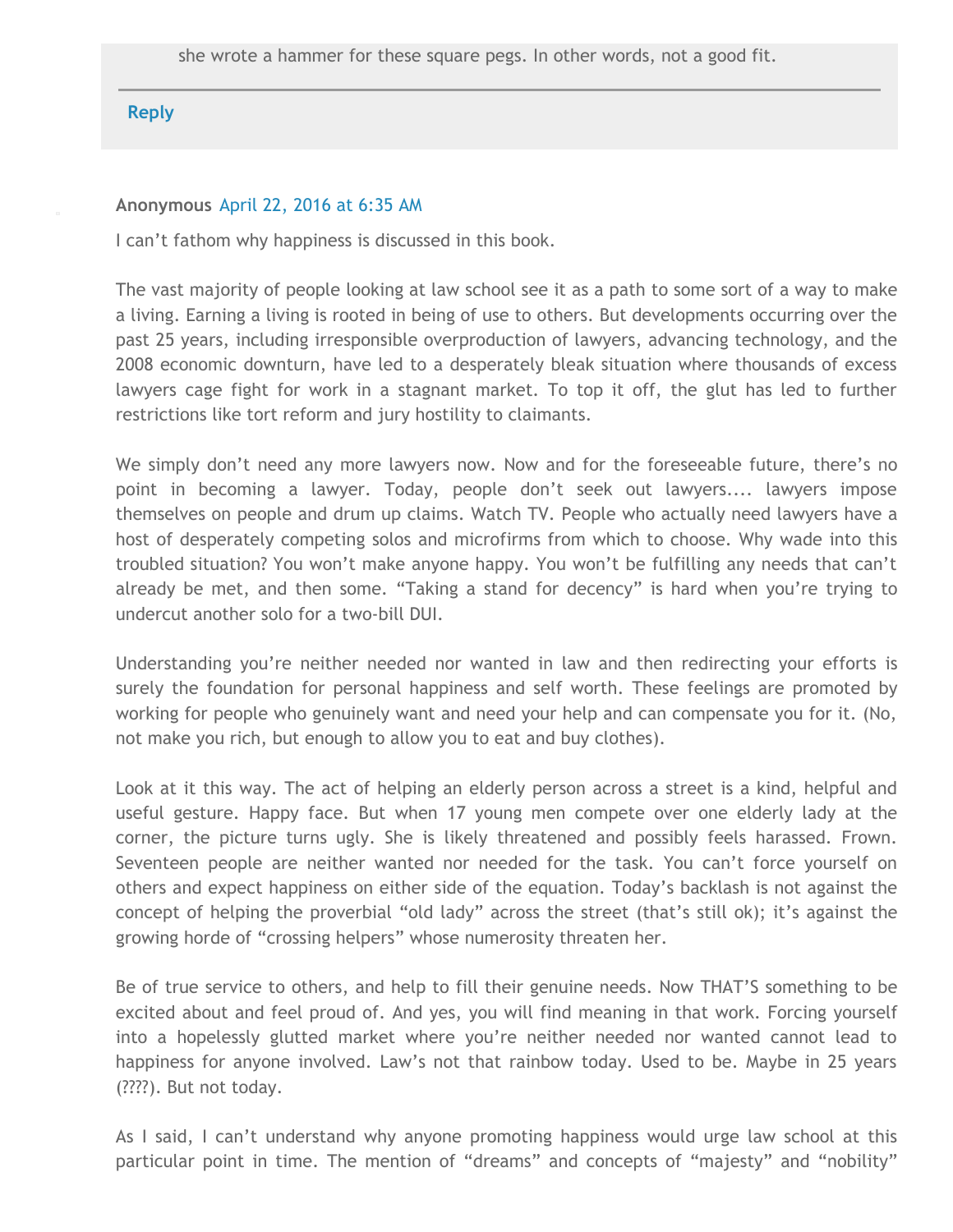point to self‐imagined grandeur, not service to others.

# [Reply](javascript:;)

### **[Replies](javascript:;)**

**Captain Hruska Carswell, Continuance King** [April](http://outsidethelawschoolscam.blogspot.com/2016/04/seton-hall-law-prof-paula-franzese.html?showComment=1461332626443&m=1#c7930084896428925909) 22, 2016 at 7:43 AM

Anon at 6:35 am:

You must practice in Illinois. Among the miles of magnificence, one will come across MASSIVE billboards schilling \$49.00 for traffic court representation. The Ticket Clinic‐‐ ‐DON'T PAY THAT TICKET!!!! And to think just a few years ago, attorneys were getting 5 Bills for a petty traffic ticket....and that was considered cheap.

#### **Anonymous** April 22, [2016](http://outsidethelawschoolscam.blogspot.com/2016/04/seton-hall-law-prof-paula-franzese.html?showComment=1461335432119&m=1#c2539369240459164226) at 8:30 AM

Excellent comment from the trenches. Prospective law students (and LawProfs/administrators, hello) would do well to read this.

| Enter your comment                          |           |
|---------------------------------------------|-----------|
| Comment as:   Mike Simkovic (C $\triangleq$ | Sign out  |
| <b>Publish</b><br><b>Preview</b>            | Notify me |

| Home |
|------|
|      |

View web [version](http://outsidethelawschoolscam.blogspot.com/2016/04/seton-hall-law-prof-paula-franzese.html?m=0)